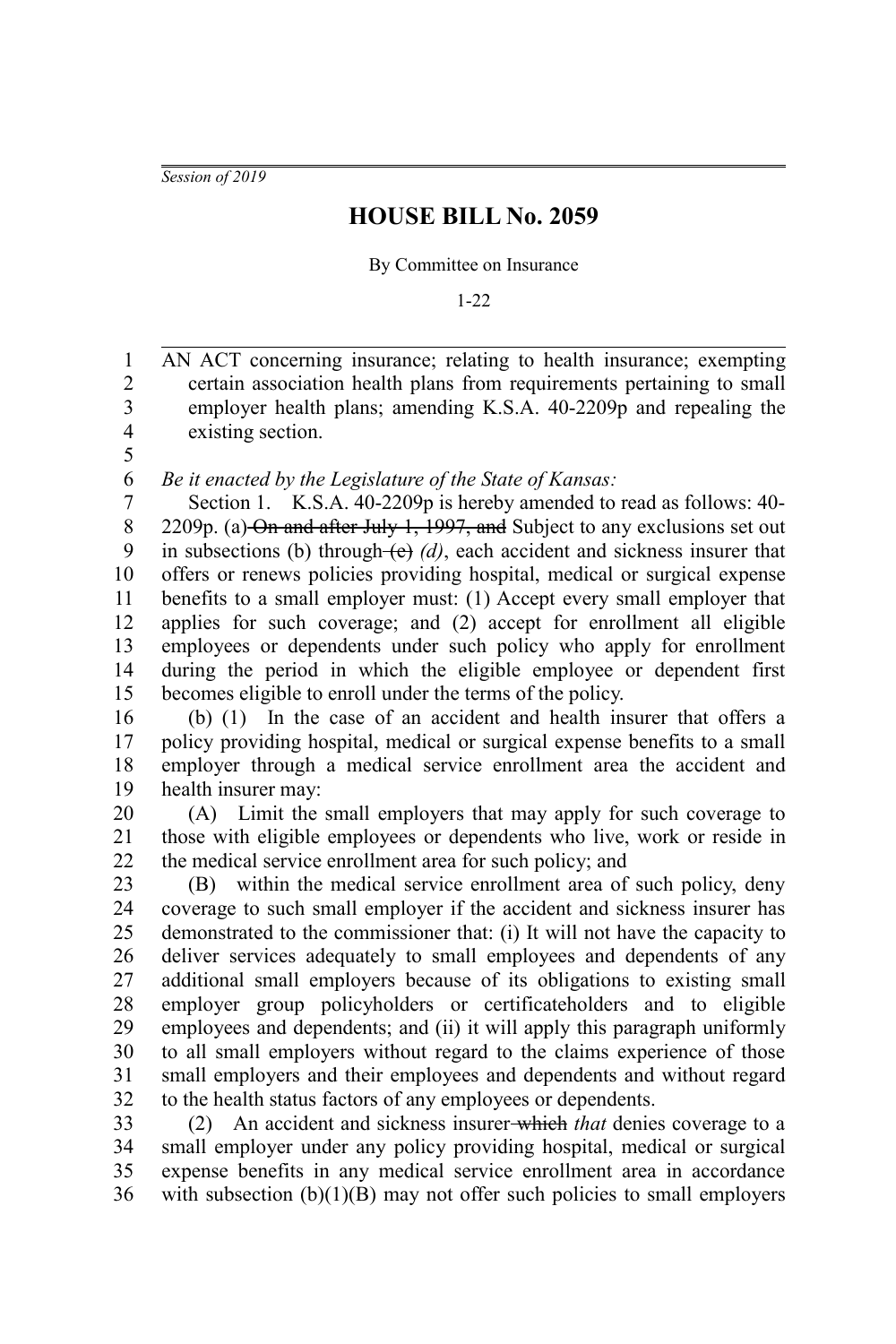within such medical service enrollment area for a period of 180 days after coverage is denied. 1 2

(c) (1) An accident and sickness insurer may deny coverage to a small employer under a policy providing hospital, medical or surgical expense benefits if the accident and sickness insurer has demonstrated to the commissioner that: 3 4 5 6

(A) It does not have the financial reserves necessary to underwrite additional coverage; and 7 8

(B) it is applying this paragraph uniformly to all small employers in this state without regard to the claims experience of the small employers and their employees and dependents and without regard to any health status factors of any employees or dependents. 9 10 11 12

(2) An accident and health insurer upon denying coverage to small employers under policies providing hospital, medical or surgical expense benefits in accordance with subsection  $(c)(1)$  may not offer any policies providing hospital, medical or surgical expense benefits to any small employer for a period of 180 days after the date such policies are denied or until the accident and health insurer has demonstrated to the commissioner that it has sufficient financial reserves to underwrite additional coverage, whichever is later. 13 14 15 16 17 18 19 20

(d) The requirements of subsection (a) shall not be construed to preclude an accident and health insurer from establishing employer contribution rules or group participation rules for the offering of policies providing hospital, medical or surgical expense benefits to small employers. 21 22 23 24 25

(e) The requirements of subsection (a) shall not apply to small employer group policies offered by an accident and health insurer if such coverage is made available only through one or more associations. 26 27 28 29

 $(f)$ —As used in this subsection the following mean:

(1) "Dependent" means those persons as defined in subsection (k) of *the same as defined in* K.S.A. 40-2209d, and amendments thereto; 30 31

(2) "*eligible* employee" means those persons as defined in subsection (1) of *the same as defined in* K.S.A. 40-2209d, and amendments thereto; 32 33

(3) "employer contribution rule" means a requirement relating to the minimum level or amount of employer contribution toward the premium for enrollment of employees and dependents; 34 35 36

(4) "group participation rule" means a requirement relating to the minimum number of employees and dependents that must be enrolled in relation to a specified percentage or number of eligible employees or dependents; 37 38 39 40

(5) "health status related factors" means: (A) a physical or mental illness medical condition,*;* (B) claims experience,*;* (C) receipt of health care,*;* (D) medical history,*;* (E) genetic information,*;* (F) evidence of 41 42 43